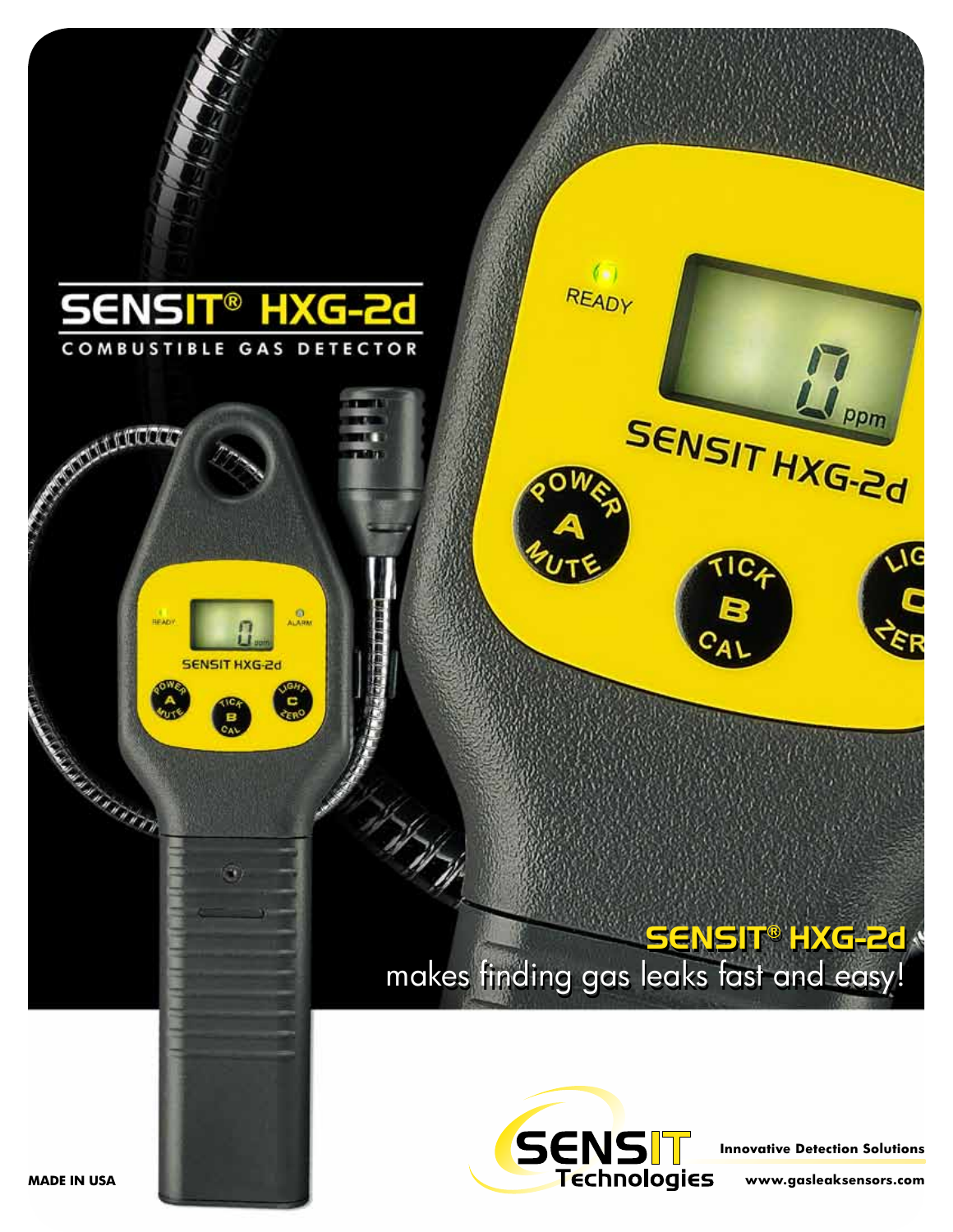# SENSIT® HXG-2d **COMBUSTIBLE Gas leak DETECTOR**

**SENSIT® HXG-2d** is the first affordable gas leak detector with a true digital display, because knowing exactly how much counts! The HXG-2d is intrinsically safe, durable and reliable. It's new patent pending electronic tick control is ideal for locating Natural, Propane and Butane gas leaks quickly.

# **No More Guess Work**

- Direct PPM Readout 0-990 ppm
- Direct LEL % Readout 0-100% LEL

# **Digital Tick Control Finds Leaks Faster**

# **HXG-2d Standard Features**

- Push-Button Operation
- Field Calibration
- Backlit Display
- Adjustable Alarms
- Long-life, Low-Cost Sensor



#### **INDUSTRY USERS**

Utility Companies Gas Processing Plants Propane Marketers Safety Engineers Fire and Police Emergency Vehicles Appliance Repair Plant Maintenance Plumbing Contractors Furnace Heat Exchanger Testing Marine Operations Heating and Air Conditioning **Municipalities** Mobile Home Parks Apartment Buildings



### **APPLICATIONS**

Vessel Testing Manhole Entry Vault Entry Leak Detection Leak Pinpointing Pipeline Purging



### **PARTIAL LIST OF GASES SENSED\***

- Acetone Alcohol Ammonia Butane Ethylene Oxide Gasoline Halon Hydrogen
- Industrial Solvents Jet Fuel Lacquer Thinner Methane Natural Gas Propane Refrigerants

The SENSIT® HXG-2d cannot be used to check for carbon monoxide (CO) leakage.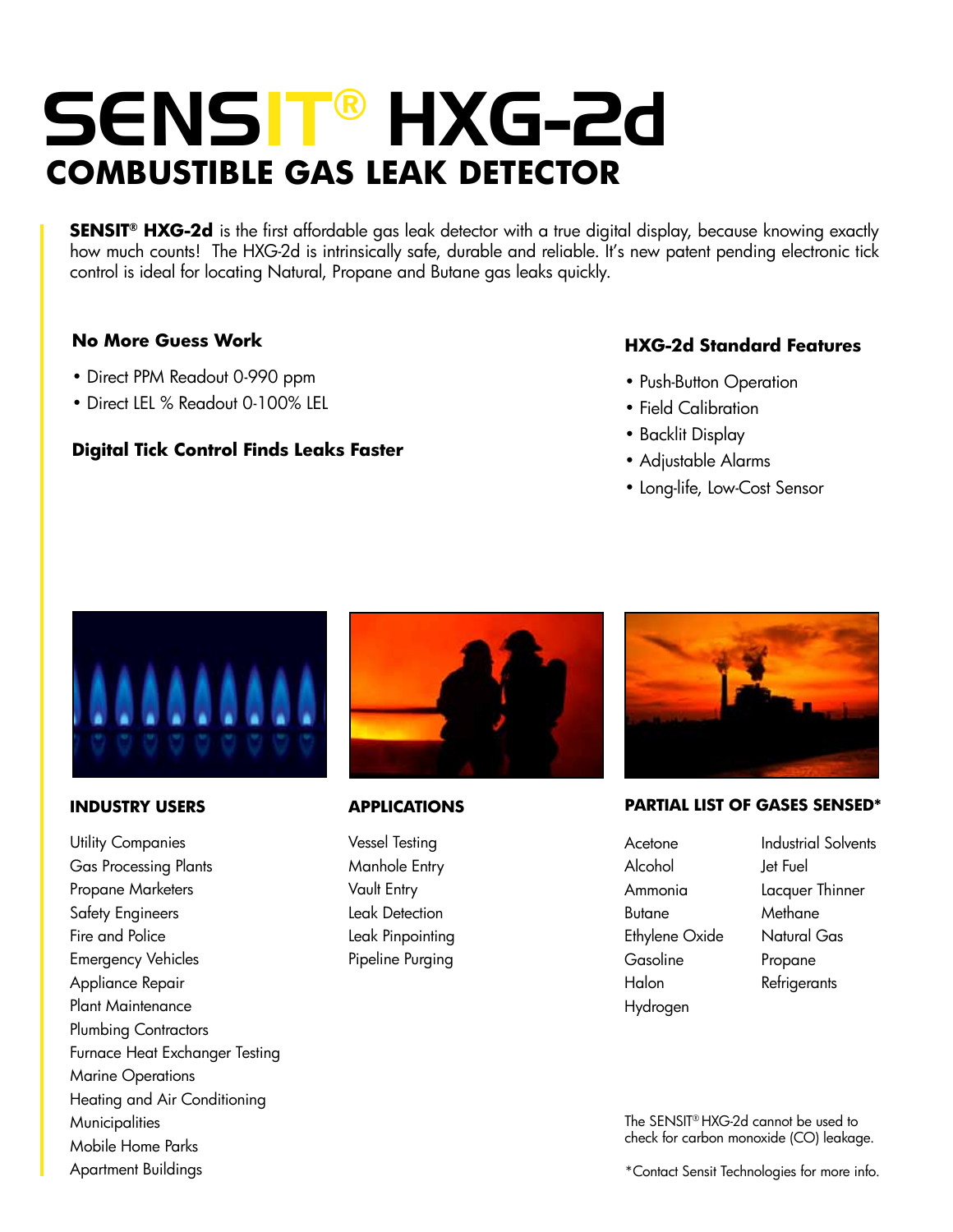



#### **STANDARD KIT**

# **KIT OPTIONS**

Carrying Pouch 3 "C" Batteries T10 Allen Wrench Instruction Manual

Probe Assembly Wrist Strap Calibration Kit

## **OPTIONAL FEATURES**

**Rechargeable Battery:** NiCad Batteries In-Unit Charging Universal "Multiple-Country" Charger

Patent Pending

### **SENSOR SPECIFICATIONS**

| <b>TYPE</b>      | <b>RESOLUTION</b> | <b>RANGE</b> | <b>ACCURACY</b> |
|------------------|-------------------|--------------|-----------------|
| PPM <sup>*</sup> | 10ppm             | 0-990 ppm    | ±10%            |
| TEL.             | 0.1%              | 0-100% LEL   | ±10%            |

\*PPM Optional

## **PRODUCT SPECIFICATIONS**

| Size:             | $3.5'' \times 10'' \times 1.6''$ (8.9 x 25 x 4 cm) |
|-------------------|----------------------------------------------------|
| Weight:           | 1.2 lb. (0.544 kg)                                 |
| Operational Temp: | -4 to $104^{\circ}$ F (-20 to 40 $^{\circ}$ C)     |
| Battery Life:     | Alkaline: Approximately 50 hrs. Continuous         |



Intrinsically Safe for Use in Class I, Groups C and D, T3 Hazardous Locations

AEx ia IIB T3 IP20 For use in clean dry areas only.

# Designed to meet Europe

Ex ib IIB T3 IP20 II 2 G